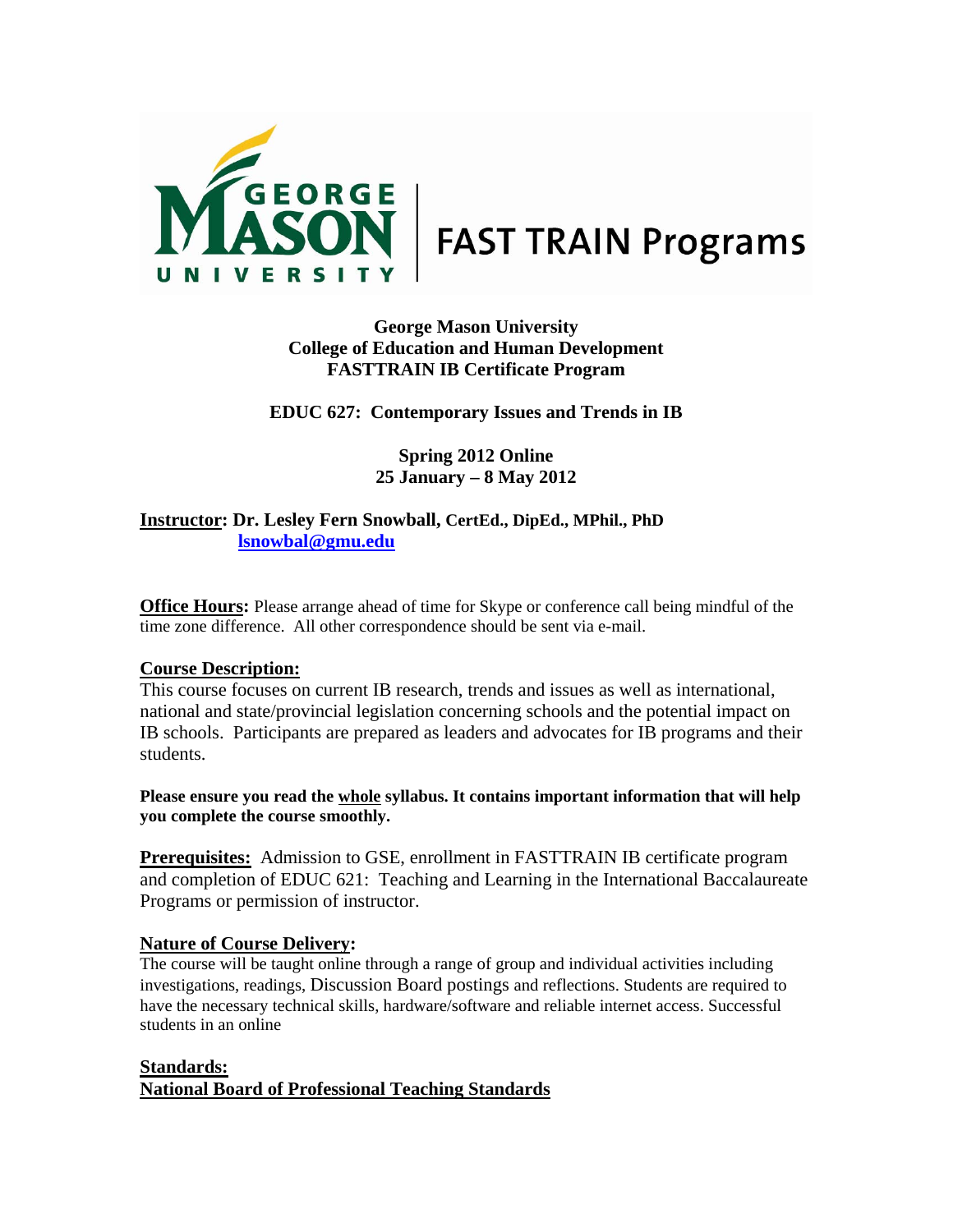Proposition 1: Teachers are committed to students and their learning.

Proposition 2: Teachers know the subjects they teach and how to teach those subjects.

Proposition 3: Teachers are responsible for managing and monitoring student learning.

Proposition 4: Teachers think systematically about their practice and learn from experience.

Proposition 5: Teachers are members of learning communities

ASTL 6: Teachers attend to the needs of culturally, linguistically and cognitively diverse learners.

ASTL 7: Teachers are change agents, teacher leaders, and partners with colleagues and families.

# **Area of Inquiry 1: Curriculum Processes**

- A. What is international education and how does the IBO's mission and philosophy support it?
- A. What is the context in which your IB school exists? What political, social and legislative forces affect the delivery of the program?
- A. How are the aims of the IB program congruent with national philosophy in your context? How are they different?
- B. In what ways does your program support intercultural awareness and the development of cultural identity? International mindedness?
- B. In what ways does your program come into conflict with local norms, values and beliefs? How is that addressed?

# **Area of Inquiry 4: Professional Learning**

- N. What is reflective practice and how does it support program implementation and enhance practice?
- N. How does your setting promote a Community of Learners?
- O. What is the role of collaborative working practice in supporting program learning outcomes?

O. In what ways to political, social and legislative matters affect building a community of professional practice?

- P. In what ways is technology supporting your Community of Learners?
- P. How have you used technology to extend your learning community?
- P. How do we determine the effectiveness of our learning community?

# **Technology (ISTE):**

IV. Teachers use technology to enhance their productivity and professional practice.

## **Learner Outcomes:**

This course is designed to enable students to:

a. gain knowledge of historical, political and theoretical perspectives as well as major current trends and issues in international education and how they related to current IB education professional roles and programs.

b. examine the role of federal and state-provincial legislation and policy on education programs and services for children and their families.